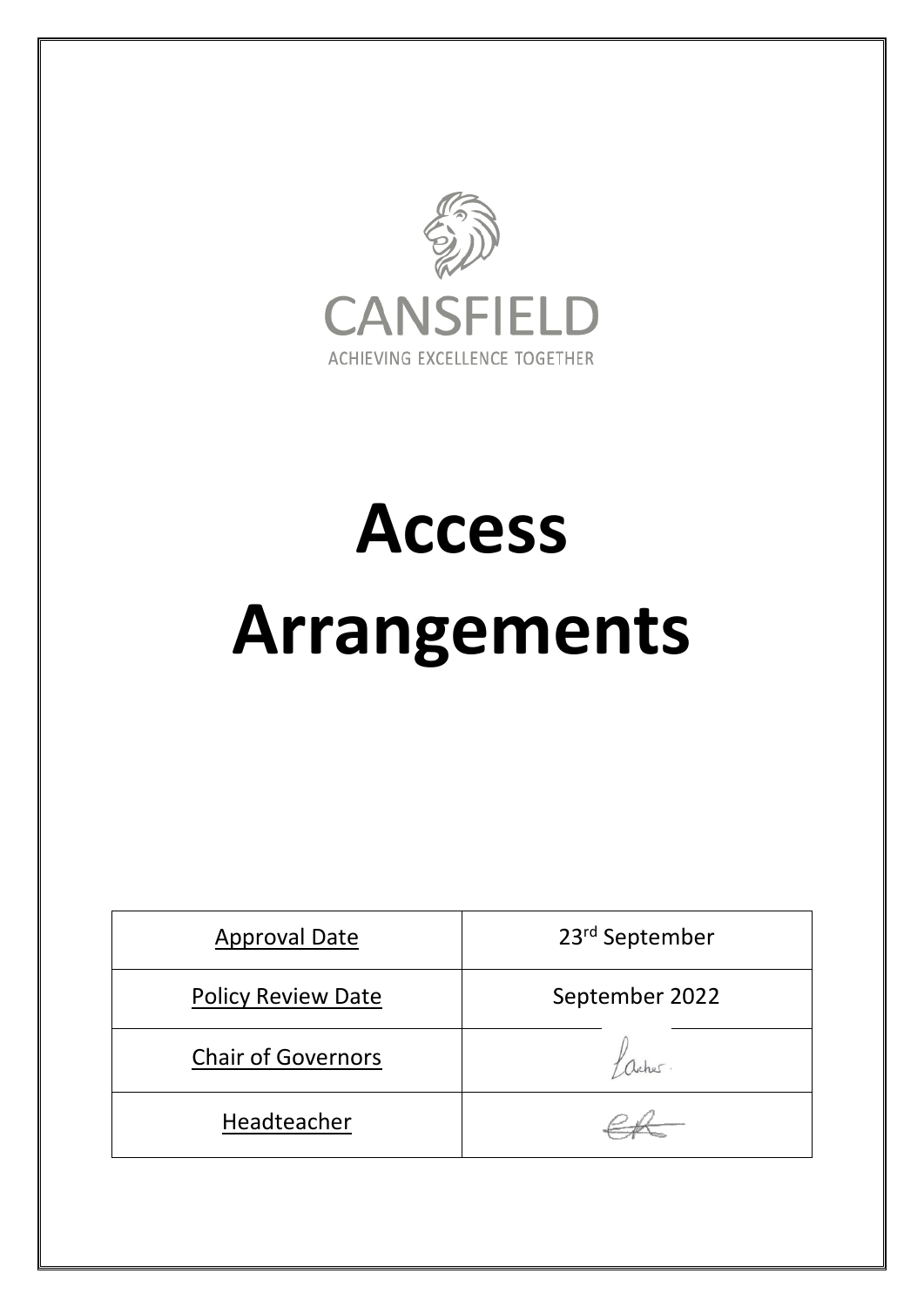#### **1. Key Staff Involved**

| Role           | Name(s)              |
|----------------|----------------------|
| Head of Centre | Dr G Baker           |
| Exams Manager  | <b>Miss L Archer</b> |
| SLT member(s)  | <b>Mr C Lomas</b>    |
| SENCo          | <b>Mrs H Cashman</b> |

## **2. Introduction**

#### **2.1 Definitions**

#### **2.1.1 Access arrangements**

Access arrangements are agreed **before** an assessment. They allow candidates with **specific needs**, such as special educational needs, disabilities or temporary injuries to access the assessment and show what they know and can do without changing the demands of the assessment. The intention behind an access arrangement is to meet the particular needs of an individual candidate without affecting the integrity of the assessment. Access arrangements are the principal way in which awarding bodies comply with the duty under the Equality Act 2010 to make 'reasonable adjustments'.

#### **2.1.2 Reasonable adjustments**

The Equality Act 2010 requires an awarding body to make reasonable adjustments where a candidate, who is disabled within the meaning of the Equality Act 2010, would be at a **substantial disadvantage** in comparison to someone who is not disabled. The awarding body is required to take reasonable steps to overcome that disadvantage. An example would be a Braille paper which would be a reasonable adjustment for a vision impaired candidate who could read Braille. A reasonable adjustment may be unique to that individual and may not be included in the list of available access arrangements. Whether an adjustment will be considered reasonable will depend on several factors which will include, but are not limited to:

- the needs of the disabled candidate;
- the effectiveness of the adjustment;
- the cost of the adjustment; **and**
- the likely impact of the adjustment upon the candidate and other candidates.

An adjustment will not be approved if it:

- involves unreasonable costs to the awarding body;
- involves unreasonable timeframes; or
- affects the security and integrity of the assessment.

This is because the adjustment is not 'reasonable'. ([AA](http://www.jcq.org.uk/exams-office/access-arrangements-and-special-consideration/regulations-and-guidance) Definitions)

\*References to legislation are to the Equality Act 2010. Separate legislation is in place for Northern Ireland (see [AA](http://www.jcq.org.uk/exams-office/access-arrangements-and-special-consideration/regulations-and-guidance) 1.8). The definitions and procedures in [AA](http://www.jcq.org.uk/exams-office/access-arrangements-and-special-consideration/regulations-and-guidance) relating to access arrangements and reasonable adjustments will also apply in Northern Ireland.

#### **3. Purpose of the Policy**

The purpose of this policy is to confirm that Cansfield High School has a written record which clearly shows the centre is leading on the access arrangements process and is complying with its obligation to identify the need for, request and implement access arrangements.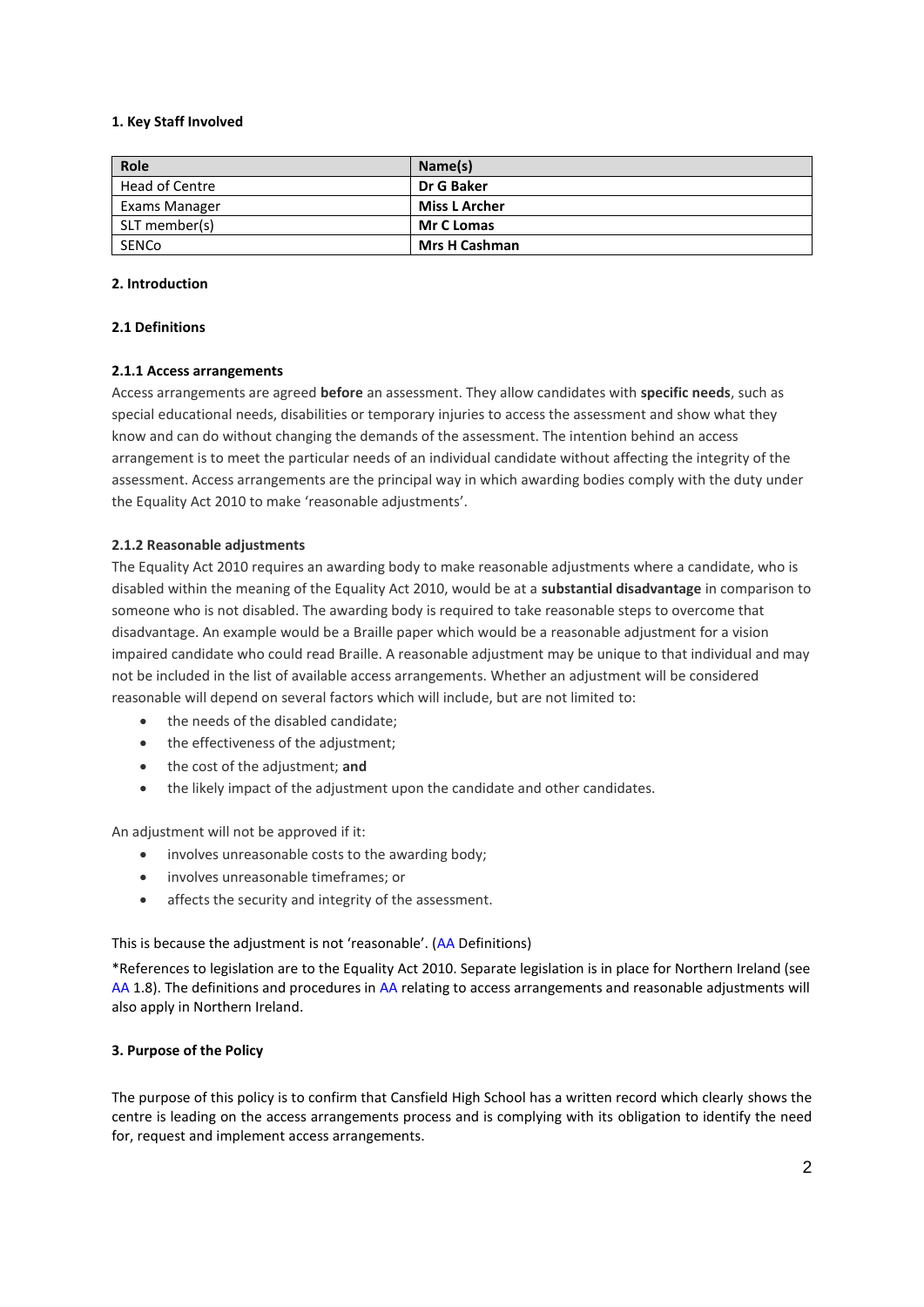(General Regulations for Approved Centres, section 5.4) This publication is further referred to in this policy a[s GR](http://www.jcq.org.uk/exams-office/general-regulations)

This policy is maintained and held by the SENCo alongside the individual files/e-folders of each access arrangements candidate. Each file/e-folder contains detailed records of all the essential information that is required to be held according to the regulations.

Where the SENCo is storing documentation electronically they **mus**t create an e-folder for each individual candidate. The candidate's e-folder must hold each of the required documents for inspection. [\(AA](http://www.jcq.org.uk/exams-office/access-arrangements-and-special-consideration/regulations-and-guidance) 4.2)

The policy is annually reviewed to ensure that processes are carried out in accordance with the current edition of the JCQ publication Adjustments for candidates with disabilities and learning difficulties - Access Arrangements and Reasonable Adjustments.

This publication is further referred to in this policy a[s AA](http://www.jcq.org.uk/exams-office/access-arrangements-and-special-consideration/regulations-and-guidance)

## **4. General principles**

The principles for Cansfield High School to consider include:

- The purpose of an access arrangement/reasonable adjustment is to ensure, where possible, that barriers to assessment are removed for a disabled candidate preventing them from being placed at a substantial disadvantage due to persistent and significant difficulties. The integrity of the assessment is maintained, whilst at the same time providing access to assessments for a disabled candidate (AA 4.2.1)
- The person who leads on additional learning support/special educational needs, must ensure that the proposed access arrangement/reasonable adjustment does not unfairly disadvantage or advantage the candidate (AA 4.2.1)
- Although access arrangements are intended to allow access to assessments, they cannot be granted where they will compromise the assessment objectives of the specification in question (AA 4.2.2)
- Candidates may not require the same access arrangements/reasonable adjustments in each specification. Subjects and their methods of assessments may vary, leading to different demands of the candidate. The need for access arrangements/reasonable adjustments must be considered on a subject-by-subject basis (AA 4.2.3)
- Access arrangements/reasonable adjustments should be processed at the start of the course (AA 4.2.4)
- Arrangements must always be approved before an examination or assessment (AA 4.2.4)
- The arrangement(s) put in place must reflect the support given to the candidate in the centre (AA 4.2.5)
- The candidate must have had appropriate opportunities to practise using the access arrangement(s)/reasonable adjustments before their first examination (AA 4.2.7)

The main elements of the process detailing staff roles and responsibilities in identifying the need for, requesting and implementing access arrangements/reasonable adjustments and the conduct of examinations are covered in the Cansfield Exams Policy.

## **5. The Assessment Process**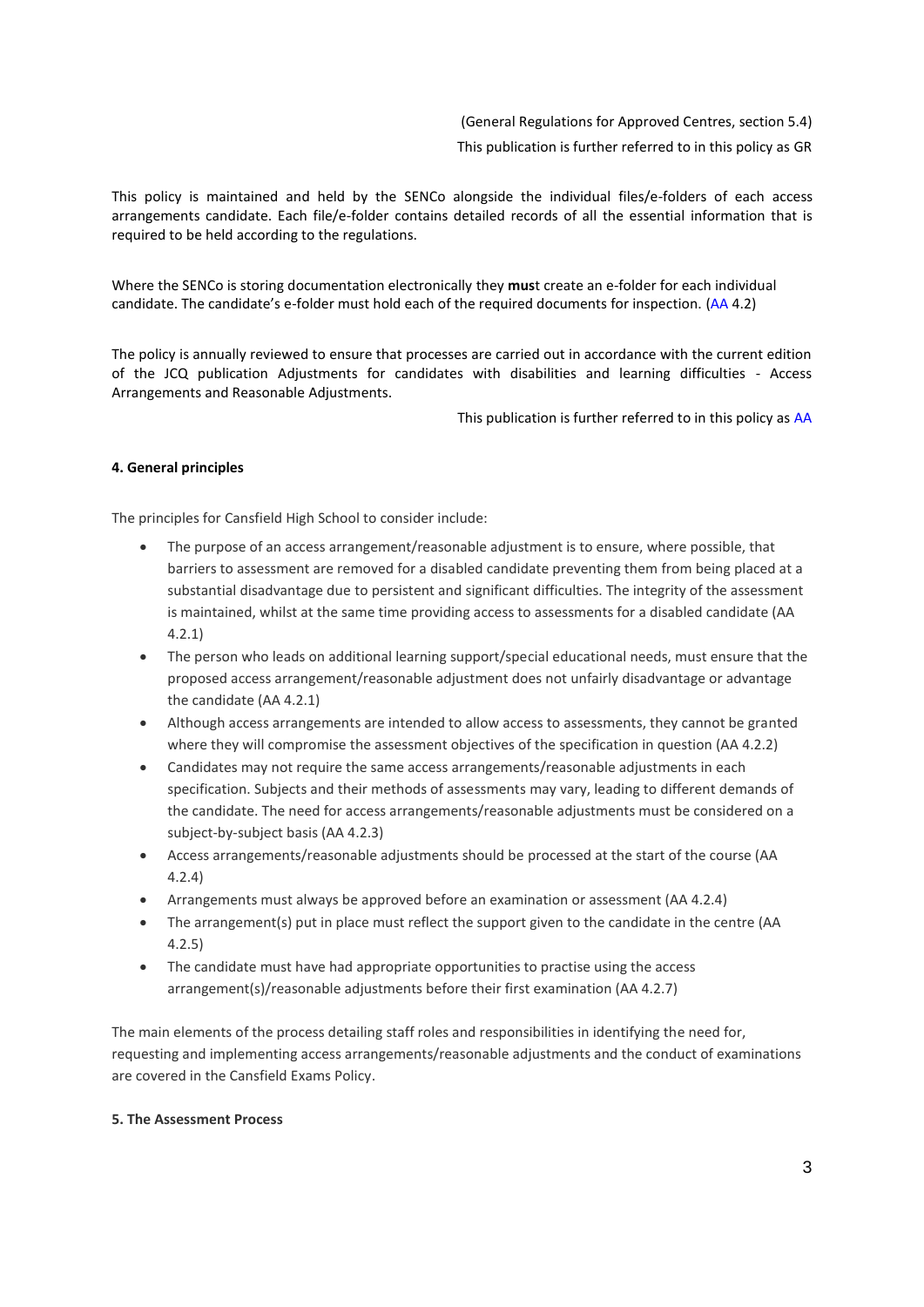At Cansfield High School, assessments are carried out by:

• an appropriately qualified assessor(s) commissioned by the head of centre in accordance with the JCQ requirements (AA 7.3)

For details and qualification(s) of the current assessor(s) see the Access Arrangements folder.

## **5.1 Assessors of candidates with learning difficulties**

At the point an assessor is engages with students at Cansfield High School:

- Evidence of the assessor's qualification is obtained and checked against the current requirements (AA 7.3.4)
- This process is carried out prior to the assessor undertaking any assessment of a candidate (AA 7.3.4)
- A photocopy of the assessor's certificate(s) (or a printout of screenshot of HCPC or SASC registration) is kept on file (AA 7.3.1)

## **5.2 Reporting the appointment of the assessor(s)**

Evidence that the assessor(s) is/are suitably qualified is held on file for inspection purposes (AA 7.4.1)

When requested, the evidence will be presented to the JCQ Centre Inspector by the EM, SENCo or a member of the Senior Leadership Team.

- In the case of appropriately qualified psychologists (registered with the Health & Care Professions Council), or specialist assessors holding a current SpLD Assessment Practising Certificate, who are directly employed within the centre, there is no need to record the names of these individuals within **Access arrangements online**. (AA 7.4.2)
- The names of all other assessors, who are assessing candidates studying qualifications as covered by AA must be entered into **Access arrangements online** to confirm their status (AA 7.4.3)

## **5.3 Process for the assessment of a candidate's learning difficulties by an assessor**

Cansfield High School confirms:

- Guidelines for the assessment of the candidate's learning difficulties by an assessor will be followed and Form 8 (JCQ/AA/LD - Profile of Learning Difficulties will be completed (AA 7.5, 7.6)
- Arrangements must be made for the candidate to be assessed by the centre's appointed assessor (AA 7.5.1)
- Assessors **must** personally conduct the assessments. They **must not** sign off assessments carried out by another professional (AA 7.5.5)
- The assessor must carry out tests which are relevant to support the application. (AA 7.5.6)
- A privately commissioned assessment carried out without prior consultation with the centre cannot be used to award access arrangements and cannot be used to process an application using **Access arrangements online**. (AA 7.3.6)
- Relevant staff working within the centre should always carefully consider any privately commissioned assessment to see whether the process of gathering a picture of need, demonstrating normal way of working within the centre and ultimately assessing the candidate themselves should be instigated (AA 7.3.6)

## **5.4 Painting a 'holistic picture of need' confirming normal way of working**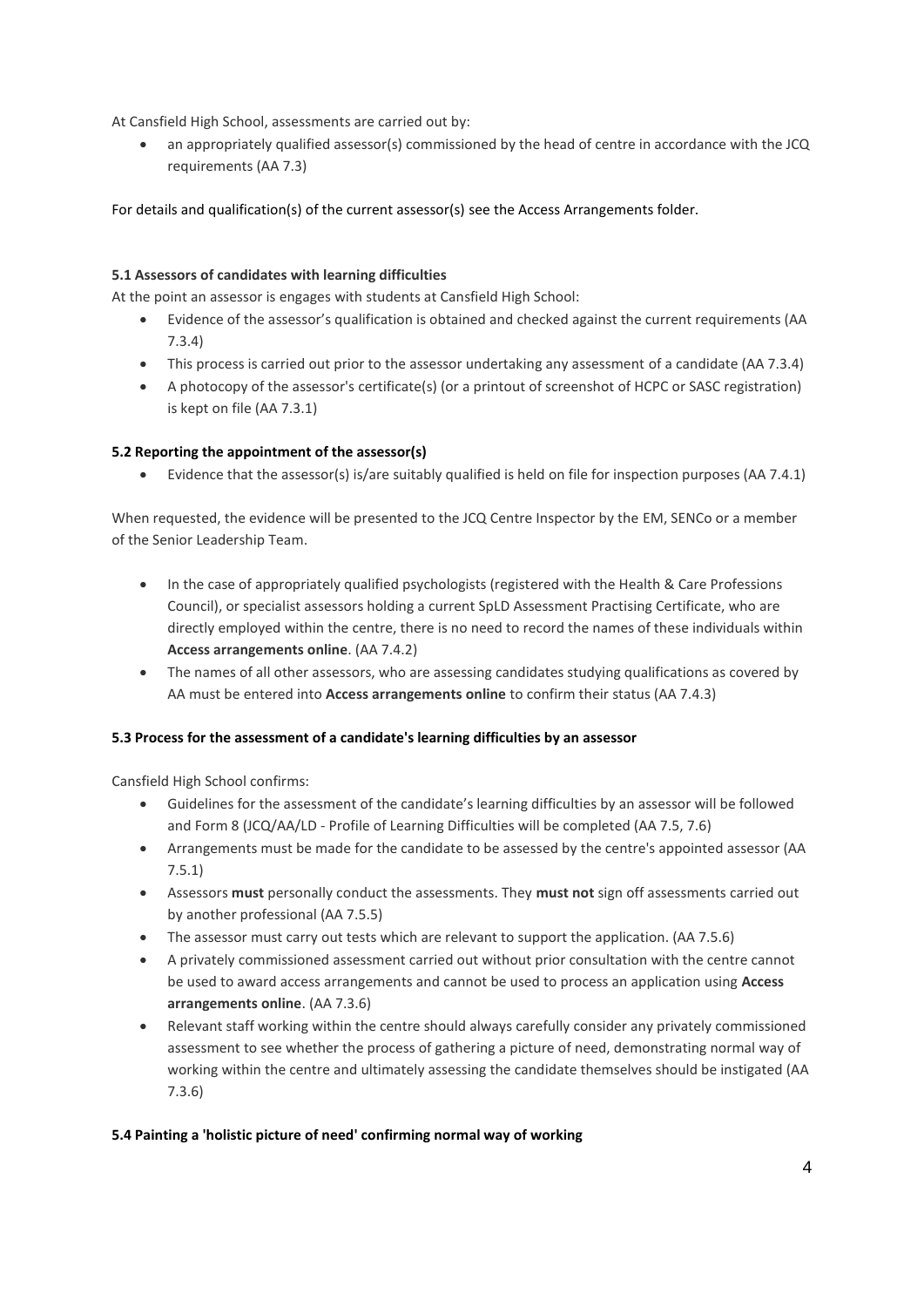Cansfield High School confirms:

- Before the candidate's assessment, the person appointed in the centre must provide the assessor with background information, i.e. a picture of need has been painted as required in Part 1 of Form 8. The centre and the assessor must work together to ensure a joined-up and consistent process. (AA 7.5.2)
- An independent assessor must contact the centre and ask for evidence of the candidate's normal way of working and relevant background information. This must take place before the candidate is assessed. Additionally, the independent assessor must be approved by the head of centre to assess the candidate.
- All candidates must be assessed in the light of the picture of need and the background information as detailed within Part 1 of Form 8.
- An independent assessor must discuss access arrangements/reasonable adjustments with the person appointed in the centre. The responsibility to determine and request appropriate and practicable access arrangements/reasonable adjustments specifically lies with the centre. (AA 7.5.3)

## **6. Processing access arrangements and adjustments**

## **6.1 Arrangements/adjustments requiring awarding body approval**

 Access arrangements online (AAO) is used to apply for approval of arrangements/adjustments for the qualifications listed within the JCQ publication

## **6.2 Access Arrangements and Reasonable Adjustments**

- AAO is accessed through the JCQ Centre Admin Portal (CAP) by logging in to one of the awarding body secure extranet sites. A single application for approval is required for each candidate regardless of the awarding body used.
- Deadlines apply for each examination series for submitting applications for approval using AAO.

## **6.3 Centre delegated arrangements/adjustments**

 Decisions relating to the approval of centre delegated arrangements/adjustments are made by SENCo or a member of the Senior Leadership Team. Appropriate evidence, where required by the arrangement, is held on file by SENCo or a member of the Senior Leadership Team.

## **6.4 The use of a word processor**

The Word Processor Policy details the criteria Cansfield High School uses to award and allocate word processors in examinations/assessments.

## **6.5 Separate invigilation within the centre**

The Separate Invigilation Policy details the criteria Cansfield High School uses to award separate invigilation within the centre.

## **6.6 Modified papers**